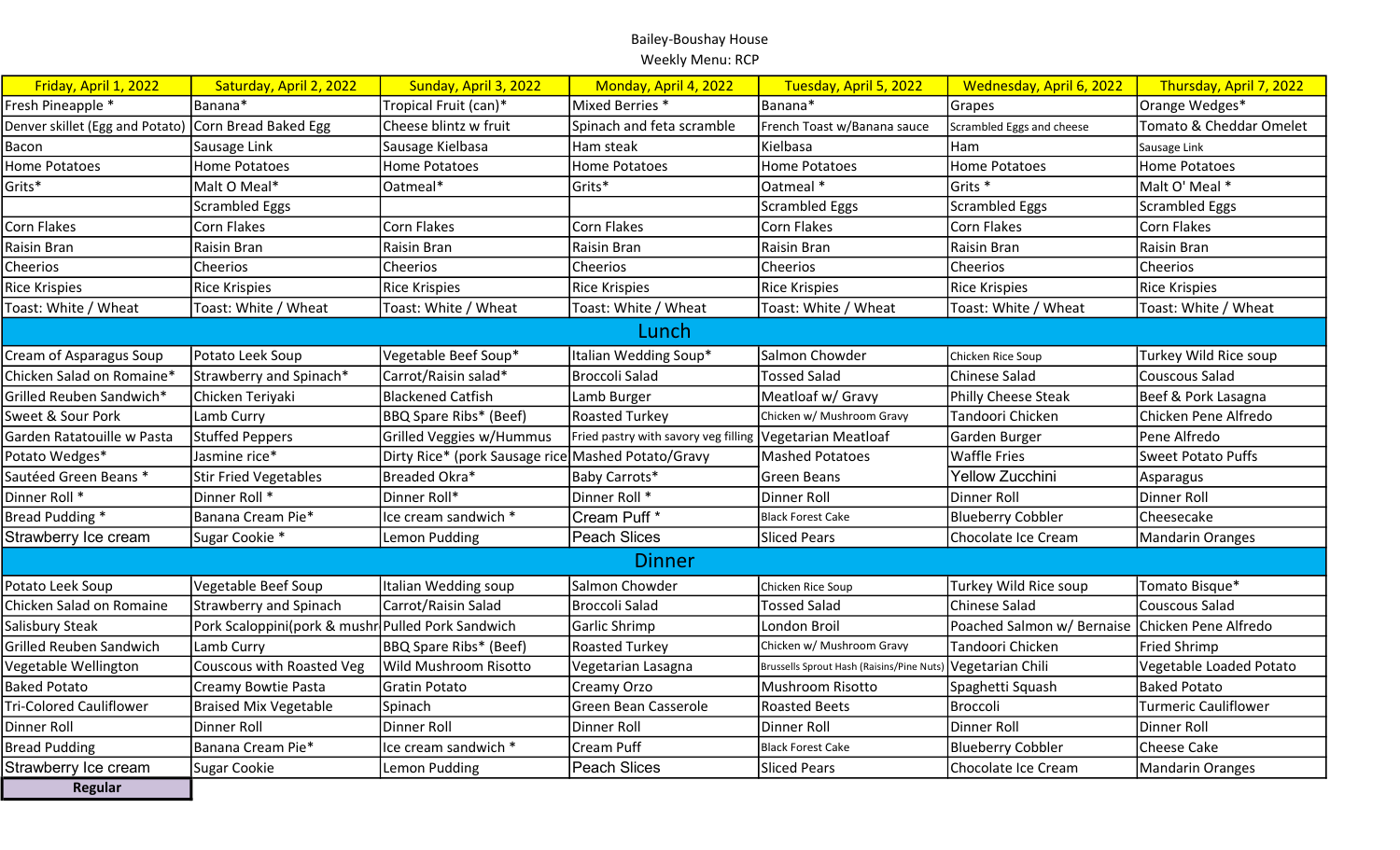| Friday, April 8, 2022    | Saturday, April 9, 2022                                   | Sunday, April 10, 2022                   | Monday, April 11, 2022    | Tuesday, April 12, 2022           | Wednesday, April 13, 2022 | Thursday, April 14, 2022    |
|--------------------------|-----------------------------------------------------------|------------------------------------------|---------------------------|-----------------------------------|---------------------------|-----------------------------|
| Banana*                  | Fresh Melon *                                             | Orange Wedges*                           | Fresh Pineapple *         | Banana*                           | Tropical Fruit (can)*     | Mixed Berries *             |
| Frittata                 | Mushroom Swiss Casserole                                  | Blueberry Pancake                        | Quiche Lorraine           | Scrambled Eggs with Cheese        | <b>Fried Eggs</b>         | <b>Hard Boiled Eggs</b>     |
| Chicken Apple Sausage    | Bacon                                                     | Sausage Patty                            | Turkey Bacon              | Sausage Kielbasa                  | Chicken apple sausage     | Bacon                       |
| Home Potatoes            | <b>Home Potatoes</b>                                      | <b>Home Potatoes</b>                     | <b>Home Potatoes</b>      | Home Potatoes                     | Home Potatoes             | <b>Home Potatoes</b>        |
| Oatmeal*                 | Grits*                                                    | Oatmeal*                                 | Cream Of Wheat*           | Oatmeal*                          | Malt O Meal*              | Oatmeal*                    |
|                          |                                                           | <b>Scrambled Eggs</b>                    | <b>Scrambled Eggs</b>     |                                   |                           |                             |
| Corn Flakes              | Corn Flakes                                               | Corn Flakes                              | Corn Flakes               | Corn Flakes                       | Corn Flakes               | Corn Flakes                 |
| Raisin Bran              | Raisin Bran                                               | Raisin Bran                              | Raisin Bran               | Raisin Bran                       | Raisin Bran               | Raisin Bran                 |
| Cheerios                 | Cheerios                                                  | Cheerios                                 | Cheerios                  | Cheerios                          | Cheerios                  | Cheerios                    |
| <b>Rice Krispies</b>     | <b>Rice Krispies</b>                                      | <b>Rice Krispies</b>                     | <b>Rice Krispies</b>      | <b>Rice Krispies</b>              | <b>Rice Krispies</b>      | <b>Rice Krispies</b>        |
| Toast: White / Wheat     | Toast: White / Wheat                                      | Toast: White / Wheat                     | Toast: White / Wheat      | Toast: White / Wheat              | Toast: White / Wheat      | Toast: White / Wheat        |
|                          |                                                           |                                          | Lunch                     |                                   |                           |                             |
| Tomato Bisque*           | Cream of Chicken Soup                                     | Turkey Vegetable Soup*                   | Ham and split pea*        | Chicken Tortilla Soup             | Roasted Cauliflower Soup* | Chicken Gumbo Soup*         |
| Heirloom Tomato Salad*   | Cranberry, Feta Spinach Salad Artichoke and Tomato salad* |                                          | Creamy Cucumber Salad*    | Shrimp and White Bean*            | Arugula and Fennel Salad* | Black Bean Salad*           |
| Salisbury Steak w/Gravy* | Ham And Cheese Sand                                       | Meatballs w/Marinara Sauce*              | Lemon Butter Baked Salmon | Beef Gyro                         | Turkey Pot Pie*           | Wild Rice Stuffed Pork Chop |
| Cuban Sandwich           | Chicken Cacciatori (Chix& Tomato)*                        | Lamb Stew                                | Jamaican Style Chicken    | Grilled Pork Tenderloin*          | <b>Beef Chili</b>         | Cheeseburger*               |
| Egg Salad Sandwich       | Baked Penne & White Sauce                                 | Vegetable/chickpea sauté                 | <b>Cheese Quesadillas</b> | <b>Grilled Cheese Tomato Sand</b> | Vegetarian Casserole      | Garden Burger               |
| Egg Noodle*              | <b>Tater Tots</b>                                         | Spaghetti*                               | Parmesan Rice Cake        | French Fries*                     |                           | Onion Rings*                |
| Steamed Mix Vegetable*   | Winter Squash Blend*                                      | Steamed Broccoli*                        | Asparagus                 | Sautéed Green Beans               | Baby Carrots *            | Lemon Butter Broccolini*    |
| Dinner Roll *            | Dinner Roll *                                             | Dinner Roll *                            | Dinner Roll *             | Dinner Roll *                     | Corn Bread *              | Dinner Roll *               |
| Bostom Cream Pie*        | Devil's Food Cake*                                        | Peanut Butter Cookie*                    | Peach Crumble*            | Jello Cake*                       | Oatmeal Cookie*           | Apple Strudel *             |
| <b>Rainbow Sorbet</b>    | Fruited Jell-O                                            | <b>Mandarin Oranges</b>                  | Vanilla Ice Cream         | Pears                             | <b>Sliced Peaches</b>     | <b>Apricot Halves</b>       |
|                          |                                                           |                                          | <b>Dinner</b>             |                                   |                           |                             |
| Cream of Chicken Soup    | Turkey Vegetable Soup                                     | Ham and Split Pea                        | Chicken Tortilla Soup     | <b>Roasted Cauliflower soup</b>   | Chicken Gumbo Soup        | Coconut Chicken Thai        |
| Heirloom Tomato Salad    | Cranberry, Feta Spinach Salad Artichoke and Tomato Salad  |                                          | Creamy Cucumber Salad     | Shrimp and White Bean             | Arugula and Fennel Salad  | Black Bean Salad            |
| <b>Chicken Tenders</b>   | Shrimp & Chicken Rice Stew                                | Pork Taco (2) & Pico de Gallo Roast Beef |                           | Almond Chicken                    | <b>Beef Chili</b>         | <b>BBQ Chicken</b>          |
| Cuban Sandwich           | <b>Spinach Stuffed Beef Rolls</b>                         | Meatballs w/Marinara Sauce*              | Lemon Butter Baked Salmon | Beef Gyro                         | Cold Chicken Wrap         | Wild Rice Stuffed Pork Chop |
| Asparagus Quiche         | <b>Grilled Veggie Skewers</b>                             | <b>Rice and Beans</b>                    | Spanish Frittata          | Wild Mushroom Gnocchi             | Baked Potato w/Veggies    | Vegetarian Lasagna          |
| Onion Ring               | Turmeric Rice                                             | <b>Seasoned Black Beans</b>              | Garlic Mashed Potato      | <b>Steamed Rice</b>               | Roasted Red Potato        | <b>Baked Beans</b>          |
| Cole Slaw                | Peppers & Onions                                          | Cauliflower & Cheese Sauce               | Turnips                   | Asian Vegetable Medley            | Sautéed Spinach           | Homemade Potato Salad       |
| Dinner Roll              | Dinner Roll                                               | Dinner Roll                              | Dinner Roll               | Dinner Roll                       | Corn Bread                | Dinner Roll                 |
| Bostom Cream Pie*        | Devil's Food Cake                                         | Peanut Butter Cookie                     | Peach Crumble             | Jello Cake                        | Oatmeal Cookie            | Apple Strudel               |
| <b>Rainbow Sorbet</b>    | Fruited Jell-O                                            | <b>Mandarin Oranges</b>                  | Vanilla Ice Cream         | Pears                             | <b>Sliced Peaches</b>     | <b>Apricot Halves</b>       |
| <b>Regular</b>           |                                                           |                                          |                           |                                   |                           |                             |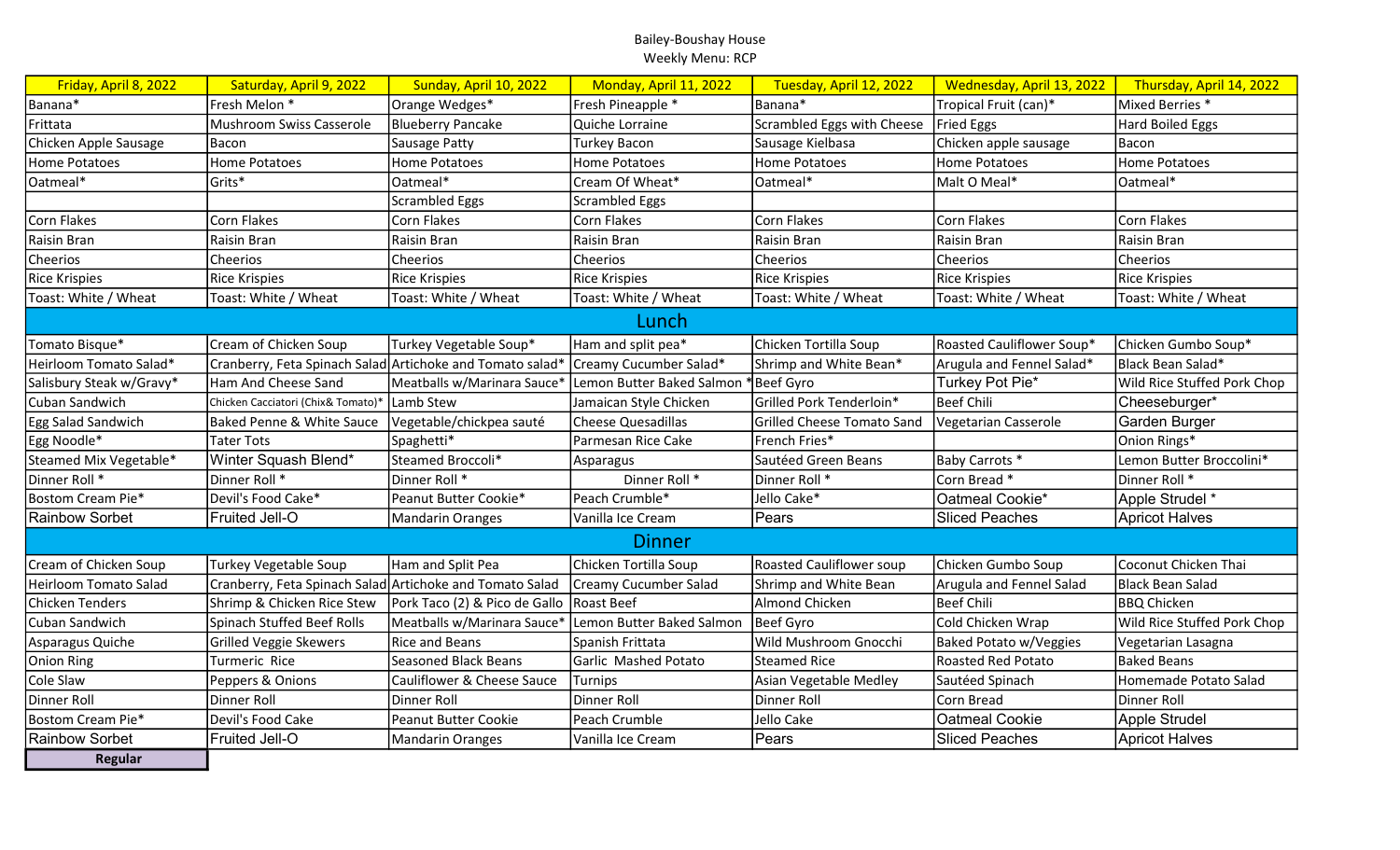| Friday, April 15, 2022                         | Saturday, April 16, 2022         | Sunday, April 17, 2022      | Monday, April 18, 2022      | Tuesday, April 19, 2022                  | Wednesday, April 20, 2022 | Thursday, April 21, 2022   |
|------------------------------------------------|----------------------------------|-----------------------------|-----------------------------|------------------------------------------|---------------------------|----------------------------|
| Banana*                                        | Fresh Melon *                    | Orange Wedges*              | Fresh Pineapple *           | Banana*                                  | Tropical Fruit (can)*     | Mixed Berries *            |
| Ham and Cheese Scramble                        | <b>French Toast with Berries</b> | <b>Scrambled Eggs</b>       | Pancakes                    | Eggs Benedict                            | <b>Fried Eggs</b>         | <b>Biscuit and Gravy</b>   |
| Sausage Links                                  | Bacon                            | Chicken Apple Sausage       | <b>Turkey Bacon</b>         | Sausage Links                            | Sausage Patty             | Ham                        |
| Home Potatoes                                  | Home Potatoes                    | <b>Home Potatoes</b>        | <b>Home Potatoes</b>        | <b>Home Potatoes</b>                     | Home Potatoes             | <b>Home Potatoes</b>       |
| Oatmeal*                                       | Grits <sup>*</sup>               | Malt O meal *               | Cream of Wheat *            | Oatmeal *                                | Malt O Meal *             | Oatmeal *                  |
| Scrambled Eggs w/Cheese                        | Scrambled Eggs                   |                             | <b>Scrambled Eggs</b>       | <b>Scrambled Eggs</b>                    |                           | <b>Scrambled Eggs</b>      |
| Corn Flakes                                    | Corn Flakes                      | Corn Flakes                 | Corn Flakes                 | Corn Flakes                              | Corn Flakes               | Corn Flakes                |
| Raisin Bran                                    | Raisin Bran                      | Raisin Bran                 | Raisin Bran                 | Raisin Bran                              | Raisin Bran               | Raisin Bran                |
| Cheerios                                       | Cheerios                         | Cheerios                    | Cheerios                    | Cheerios                                 | Cheerios                  | Cheerios                   |
| <b>Rice Krispies</b>                           | <b>Rice Krispies</b>             | <b>Rice Krispies</b>        | <b>Rice Krispies</b>        | <b>Rice Krispies</b>                     | <b>Rice Krispies</b>      | <b>Rice Krispies</b>       |
| Toast: White / Wheat                           | Toast: White / Wheat             | Toast: White / Wheat        | Toast: White / Wheat        | Toast: White / Wheat                     | Toast: White / Wheat      | Toast: White / Wheat       |
|                                                |                                  |                             | Lunch                       |                                          |                           |                            |
| Coconut Chicken Thai Soup                      | Tomato Bisque*                   | Butternut squash soup*      | Southwest Chili*            | Cream of Mushroom Soup*                  | Clam Chowder*             | French onion soup*         |
| Garden Salad *                                 | Coleslaw*                        | <b>Roasted Pears Salad</b>  | Roasted beet & goat cheese* | Chef's salad*                            | Pasta Salad*              | Tomato Mozzarella Salad*   |
| Mongolian Beef*                                | Fried Cod Fish                   | Roasted Cornish Hen         | Honey Baked Ham*            | Fried Chicken*                           | Veal Parmesan*            | Garlic Chicken Breast *    |
| Chicken and Chive Dumplings                    | Roasted Pork Loin                | Becon Breakfast Casserol    | Lemon Butter Shrimp         | <b>Beef Lasagna</b>                      | Tilapia                   | Pork adobo (Mexican)       |
| Eggplant Parmesan                              | Cheese Enchilada                 | Manicotti Florentine        | Tofu Pad Thai               | Cheese Lasaagna                          | Pasta Primavera w/ Pesto  | Quinoa (Grain) salad       |
| Fried rice *                                   | French fries *                   | <b>Fingerling Potaotes</b>  | <b>Sweet Potato</b>         | Macaroni and Cheese                      | Herb Buttered Rice        | Fettuccini w/Alfredo Sauce |
| Steamed Bok Choy*                              | California Vegetables*           | Asparagust                  | Steamed Broccoli*           | Italian Green Beans *                    | Assorted Vegetable*       | Zucchini*                  |
| Dinner Roll *                                  | Dinner Roll *                    | Honey Corn Bread Muffing    | Dinner Roll *               | Corn bread                               | Pita *                    | Dinner Roll *              |
| Yellow Cake w/Vanilla Frosting                 | Tapioca Pudding*                 | Pineapple Upside Down Cake  | Fruit Pie                   | Banana pudding W/ vanilla wafLemon Cake* |                           | Chocolate Cake*            |
| Vanilla Ice Cream                              | Peach Slices                     | Fruit Cocktail              | Chocolate Chip Cookie       | Apricots                                 | Jell-O                    | Rainbow Sorbet             |
| <b>Dinner</b>                                  |                                  |                             |                             |                                          |                           |                            |
| Tomato Bisque*                                 | Butternut Squash Soup            | Southwest Chili             | Cream of Mushroom           | Clam Chowder                             | French Onion Soup         | Roasted Red Pepper Bisque  |
| Garden Salad                                   | Coleslaw                         | <b>Greek Salad</b>          | Roasted beet & Goat Cheese  | Chef's Salad                             | Pasta Salad               | Tomato Mozzarella Salad*   |
| Rockfish w/Shrimp                              | Bacon Cheeseburger               | Chicken Mac & Cheese        | Turkey A la king            | <b>Red Beans and Pork</b>                | Pot Roast                 | Steak Tacos (2each)        |
| Chicken and Chive Dumplings                    | Roasted Pork Loin                | <b>Beef Enchiladas</b>      | Lemon Butter Shrimp         | <b>Fried Chicken</b>                     | Tilapia                   | Pork adobo (Mexican)       |
| Grilled Vegetables w/Hummus                    | Tomato Mozzarella Sandwich       | Vegetarian Lasagna          | Tofu and vegetables         | Grilled Veggie Sand                      | Tofu Stir fry             | Vegetable Curry            |
| White Rice                                     | Lyonnaise Potatoes               | Egg Noodles                 | Linguine                    | <b>Roasted Red Potato</b>                | <b>Mashed Potato</b>      | <b>Basmati Rice</b>        |
| Sautéed Spinach                                | Peas & Carrot                    | <b>Roasted Dill Carrots</b> | <b>Braised Vegetable</b>    | <b>Roasted Cauliflower</b>               | Carrot, Onion, Celery     | Seasonal Veg               |
| Dinner Roll                                    | Dinner Roll                      | Corn Bread                  | Dinner Roll                 | Corn bread                               | Dinner Roll               | Dinner Roll                |
| Yellow Cake w/Vanilla Frosting Tapioca Pudding |                                  | <b>Brownies</b>             | Fruit Pie                   | Banana pudding W/ Wafers                 | Lemon Cake                | Chocolate Cake             |
| Vanilla Ice Cream                              | Peach Slices                     | <b>Fruit Cocktail</b>       | Chocolate Chip Cookie       | Apricots                                 | Jell-O                    | Rainbow Sorbet             |
| Regular                                        |                                  |                             |                             |                                          |                           |                            |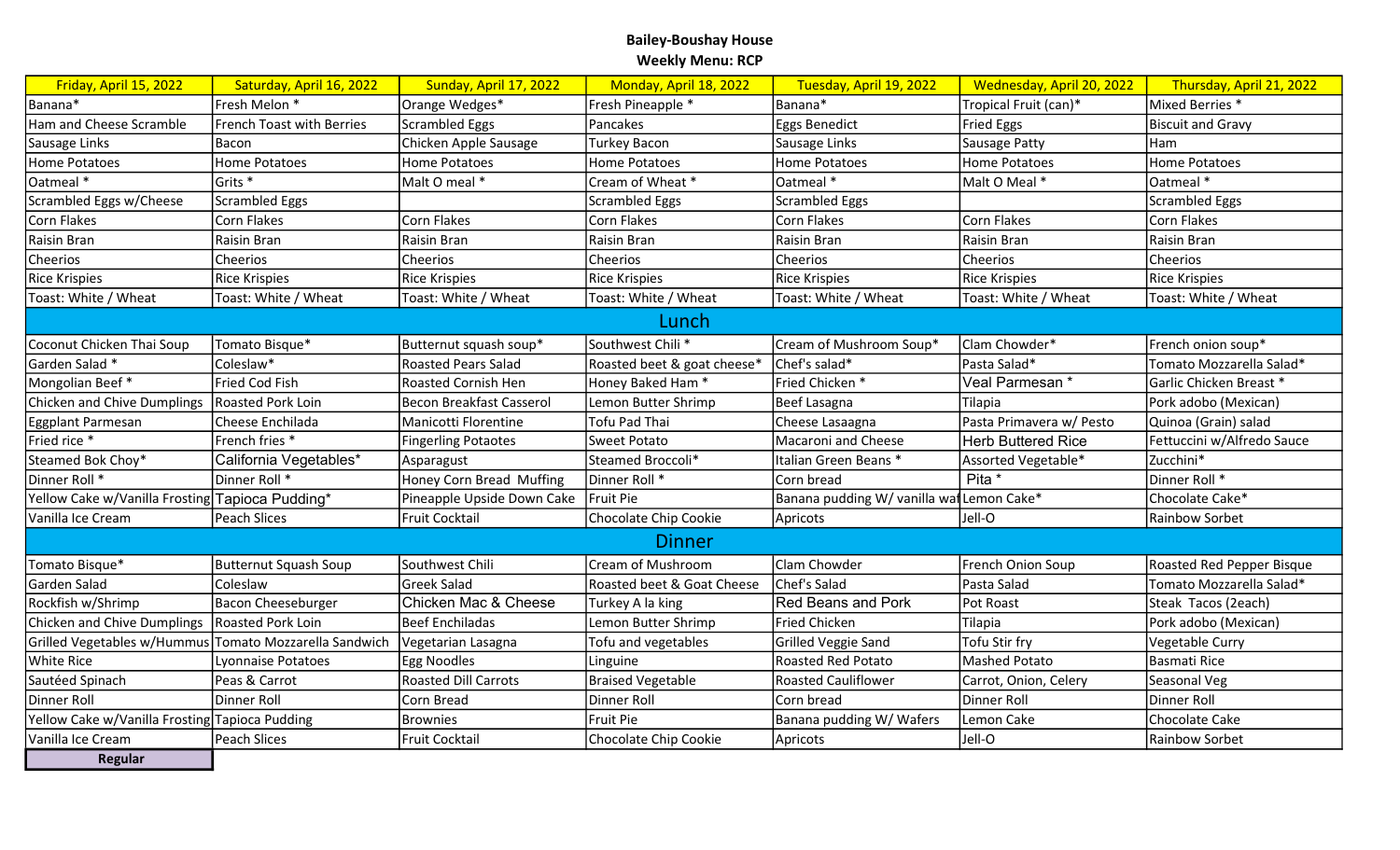| Friday, April 22, 2022              | Saturday, April 23, 2022    | Sunday, April 24, 2022          | Monday, April 25, 2022           | Tuesday, April 26, 2022     | Wednesday, April 27, 2022      | Thursday, April 28, 2022         |
|-------------------------------------|-----------------------------|---------------------------------|----------------------------------|-----------------------------|--------------------------------|----------------------------------|
| Banana*                             | Fresh Melon *               | Orange Wedges*                  | Fresh Pineapple *                | Banana*                     | Tropical Fruit (Can)*          | Mixed Berries *                  |
| Fried Eggs with Salsa               | <b>Biscuits and Gravy</b>   | <b>Blintz &amp; Fruit Sauce</b> | Ham & Swiss Croissant            | Corned Beef & Hash          | <b>Banana Pancakes</b>         | <b>Eggs Benedict</b>             |
| Bacon                               | Sausage Link                | Chicken Apple Sausage           | Bacon                            | Sausage Patty               | Ham                            | Pepper Bacon                     |
| <b>Home Potatoes</b>                | Home Potatoes               | <b>Home Potatoes</b>            | <b>Home Potatoes</b>             | Home Potatoes               | <b>Home Potatoes</b>           | <b>Home Potatoes</b>             |
| Oatmeal *                           | Grits <sup>*</sup>          | Malt O meal *                   | Cream of Wheat *                 | Oatmeal *                   | Malt O Meal *                  | Oatmeal *                        |
| <b>Scrambled Eggs</b>               | Scrambled Eggs              | <b>Scrambled Eggs</b>           | <b>Scrambled Eggs</b>            | <b>Scrambled Eggs</b>       | <b>Scrambled Eggs</b>          | Scrambled Eggs                   |
| Corn Flakes                         | Corn Flakes                 | Corn Flakes                     | <b>Corn Flakes</b>               | Corn Flakes                 | <b>Corn Flakes</b>             | <b>Corn Flakes</b>               |
| Raisin Bran                         | Raisin Bran                 | Raisin Bran                     | Raisin Bran                      | Raisin Bran                 | Raisin Bran                    | Raisin Bran                      |
| Cheerios                            | Cheerios                    | <b>Cheerios</b>                 | Cheerios                         | Cheerios                    | Cheerios                       | Cheerios                         |
| <b>Rice Krispies</b>                | <b>Rice Krispies</b>        | <b>Rice Krispies</b>            | <b>Rice Krispies</b>             | <b>Rice Krispies</b>        | <b>Rice Krispies</b>           | Rice Krispies                    |
| Toast: White / Wheat                | Toast: White / Wheat        | Toast: White / Wheat            | Toast: White / Wheat             | Toast: White / Wheat        | Toast: White / Wheat           | Toast: White / Wheat             |
| Lunch                               |                             |                                 |                                  |                             |                                |                                  |
| Roasted Red Pepper Bisq Lentil Soup |                             | Chicken Posole Soup             | Minestrone                       | <b>Beef Barley</b>          | Cream of Chicken Soup          | Cream of Broccoli                |
| <b>Tossed Salad</b>                 | Cucumber & Radish Salad     | Caesar Salad                    | Blood Orange & Fennel Salad      | Broccoli Slaw               | Cobb Salad                     | Potato Salad                     |
| Chicken Pesto Panini                | Chicken Fajitas             | Pork Bolognese                  | <b>Broccoli Beef</b>             | Tuna Melt                   | Chicken w/ tomato olive Sauce  | French Dip                       |
| Turkey Chili                        | Stuffed Cabbage Roll        | Captain's Plate                 | Chicken Chow Mein                | Chicken Pot Pie             | Pork Chop                      | Chicken Marsala                  |
| Vegeterian Chili                    | <b>Roasted Pepper Torta</b> | Vegetable Ragu                  | Veggie Chow Mein                 | <b>Grilled Cheese</b>       | Portabello Burger              | Roasted Eggplant w/Green Salsa   |
| <b>Sweet Potato Fries</b>           | Spanish Rice                | Paparadelle Pasta               | White Rice                       | <b>Garlic Fries</b>         | Gnocchi with Parsley butter    | Onion Rings                      |
| Three Bean Salad                    | Buttered Chayoute           | Broccolini                      | Stir Fry Veg                     | Corn                        | Cauliflower                    | Swiss Chard                      |
| Dinner Roll *                       | Dinner Roll *               | Garlic Bread                    | Dinner Roll *                    | Dinner Roll                 | Crostini                       | Dinner Roll                      |
| <b>Strawberry ShortCake</b>         | Pecan Pie                   | Tirimisu                        | Pumpkin Bar                      | Carrot Cake                 | <b>Mixed Berry Crisp</b>       | Lemon Meringue Pie               |
| Fresh Apple                         | Fruit Cocktail              | Pears                           | <b>Mandarin Oranges</b>          | <b>Peach Slices</b>         | Vanilla Ice Cream              | Ambrosia Fruit Salad             |
|                                     |                             |                                 | <b>Dinner</b>                    |                             |                                |                                  |
| Lentil Soup                         | Chicken Posole Soup         | Minestrone                      | <b>Beef Barley</b>               | Cream of Chicken Soup       | Cream of Broccoli              | <b>Carrot Ginger Soup</b>        |
| <b>Tossed Salad</b>                 | Cucumber & Radish Salad     | Caesar Salad                    | <b>Blood Orange Frisee Salad</b> | <b>Broccoli Slaw</b>        | Cobb Salad                     | Potato Salad                     |
| Turkey Chili                        | Tuna Casserole              | Beef Stroganoff                 | Lemon Baked Chicken              | Tuna Melt                   | <b>Herb Buttered Trout</b>     | Salmon Caesar Salad              |
| Pesto Prawns                        | <b>Stuffed Cabbage Roll</b> | Pork Bolognese                  | Chicken Chow Mein                | Chicken Pot Pie             | Pork Chop                      | Chicken Marsala                  |
| Polenta& veg                        | Vegetable Samosa            | <b>Baked Ziti Pasta</b>         | Veggie Pizza                     | Saffron Rice Stuffed Pepper | Roasted Eggplant w/Green Salsa | Fettuccini pesto                 |
| Lemon Potaotes                      | Latke Potato Cake           | Egg Noodles                     | Parsnip Potato Puree             | <b>Mashed Potatoes</b>      | Farro                          | Parmesan Risotto                 |
| Cauliflower                         | Peas                        | Italian Green Beans             | <b>Roasted Brussel Sprouts</b>   | Sauteèd Spinach             | Snap Peas                      | <b>Green Beans&amp; Tomotoes</b> |
| Dinner Roll                         | Dinner Roll                 | Dinner Roll                     | Dinner Roll                      | Dinner Roll                 | Crostini                       | Dinner Roll                      |
| <b>Strawberry ShortCake</b>         | Pecan Pie                   | Tiramisu                        | Pumpkin Bar                      | Carrot Cake                 | <b>Mixed Berry Crisp</b>       | Lemon Meringue Pie               |
| Fresh Apple                         | Fruit Cocktail              | Pears                           | <b>Mandarin Oranges</b>          | Peach Slices                | Vanilla Ice Cream              | Ambrosia Fruit Salad             |
| <b>Regular</b>                      |                             |                                 |                                  |                             |                                |                                  |